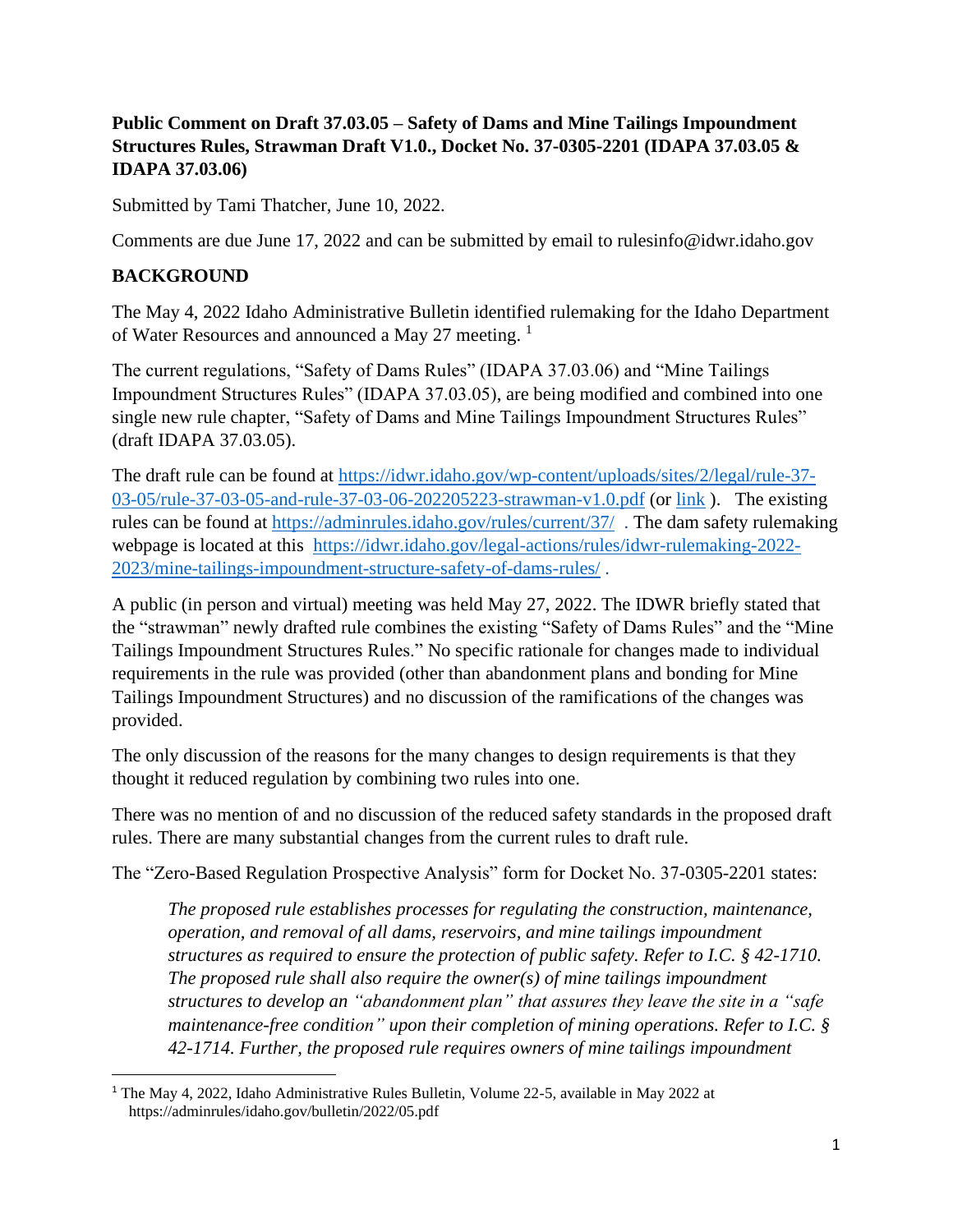*structures to provide to the Director of IDWR a "bond or other acceptable surety adequate to complete the abandonment plan if the owner abandons the [mining] site without conforming to the [abandonment] plan." Id.*

*IDWR does not believe it can carry out the intent of Idaho Code regarding the regulation of dams, reservoirs, and mine tailings impoundment structures with only non-regulatory measures. However, IDWR will seek public comment on whether it can implement less or different regulatory measures to meet the intent of Idaho Code and ensure the protection of public safety. Initially, IDWR proposes negotiated rulemaking to combine the existing IDAPA 37.03.05 Mine Tailings Impoundment Structures Rule ("Mine Tailings Rule") and IDAPA 37.03.06 Safety of Dams Rule ("Dam Safety Rule") into a single rule and eliminate redundant or unnecessary existing rules.*

#### **MANY ERRORS IN DRAFT RULE**

In the draft rule, 37.03.05.001.01, the title is stated as "Safety of Dams Rules," and left out "and Mine Tailings Impoundment Structures Rules."

The draft rule, 37.03.05.040 (Rule 40) misspelled impoundment.

The draft rule, 37.03.05.055 states that it is "Rule 51." It should be "Rule 55."

The draft rule, 37.03.05.65.01, "Construction of Mine Tailings Impoundment Structures Storing Fifty Acre-Feet or More" states that Construction of dams intended to store water in addition to tailing material shall meet the requirements specified in Rules 40, 45, 50 and 55 of these rules. The Director may waive any of these requirements, if in the opinion of the Director, sound engineering design provided by the owner indicates such requirements are not applicable." The listed Rules 40, 45, 50 and 55 do not align with the current regulations, described below:

In the draft rules, Rule 40 is the MINE TAILINGS IMOUNDMENT [SIC] STRUCTURES BONDING (RULE 40). This would allow the Director to wave the Bonding requirement. IDWR has indicated that this is an error.

The existing regulation of the safety of dams, "Construction Plans, Drawings and Specifications (Rule 40)" was left out of the draft rule. There is no requirement to meet the corresponding draft Rule 35, "Design Reports, Drawings and Specifications."

In the existing regulation of the safety of dams, New Intermediate or Large Dams (Rule 50), the draft rule is now "New Dams and Reservoirs (Rule 50). The addition of the term "Reservoirs" does not seem to add clarity. The draft Rule 55 is "New Mine Tailings and Impoundment Structures." The problem is that there is no requirement for existing dams or impoundment structures in draft rule 37.03.05.65.01.

Draft Rule 60, "Existing Dams and Existing Mine Tailings Impoundment Structures" should be included in draft rule 37.03.05.65.01.

I have noted other errors which I describe in later sections below.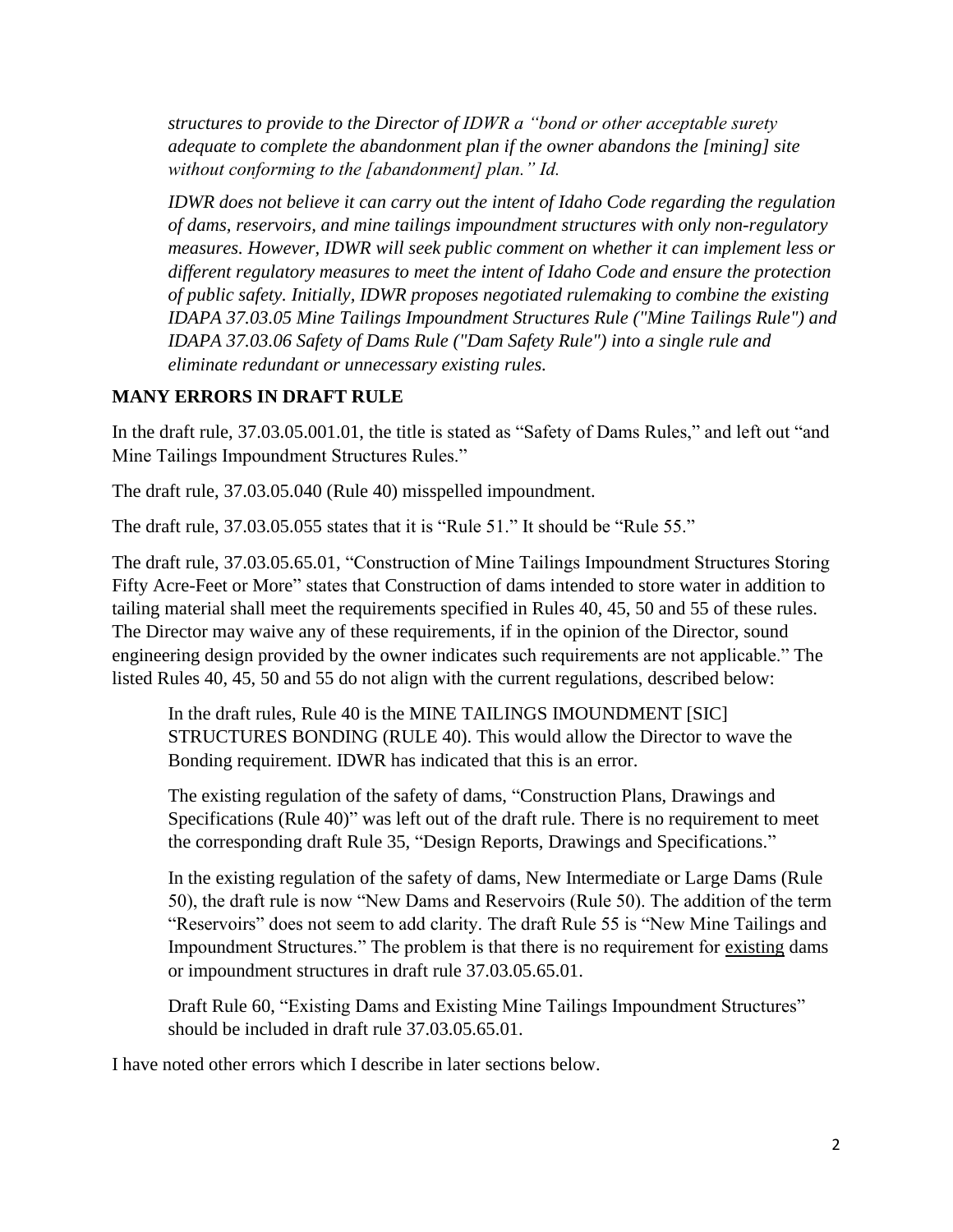# **COMBINING THE TWO REGULATIONS CREATES ADDITIONAL COMPLEXITY**

These rules are needed for setting and achieving the safely of dams and mine tailings impoundment structures in order to protect the public from the failure of these structures. These rules involve a mixture of disciplines including structural engineering and the regulation of new and existing structures.

Combining the two rules into one, while also making many content changes to the rules creates additional complexity overall, not clarity.

With the number of errors in the proposed regulation, it compounds the difficulty of trying to see what the IDWR is trying to achieve.

It appears that the IDWR has greatly underestimated the level of effort needed in order to provide a clear and defensible draft rule that is protective of citizens and of Idaho.

Also, please note that my review is limited, and does not include all facets of the draft rule.

# **NEEDS CLARIFYING TEXT TO DEFINE 'DAMS STORING TAILINGS AND WATER'**

There needs to be a definition of what "dams storing tailings and water" is or at least the clarification that is provided in the current Mine Tailings Impoundment Structures Rules. The current rule 37.05.05.050 includes: "Construction of dams intended to store water in excess of the water being decanted in the tailing placement operation shall …." The removal of this clarification in the draft rule makes the draft rule for "Dams Storing Tailings and Water" in need of clarification as to what it actually pertains to.

### **DRAFT RULE EFFECTIVELY REDUCES DAM RELEASE CAPABILITY REQUIREMENT FOR NEW DAMS**

Draft Rule 37.03.05.050.11 "Emergency Spillway Flow Capacity" is to replace existing Rule 37.03.06.050.11 "Release Capability." The wording of the draft rule is such that the title implies that it addresses only spillways and not total release capacity.

"Release Capability" is a defined term meaning "The ability of a dam to pass excess water through the spillway(s) and outlet works and otherwise discharge." The proposed draft rule subtitle is confusing.

Both the existing and draft rule contain a table of "Inflow Design Flood" values that a new dam needs to meet. The "Inflow Design Flood" is defined as "The flood specified for designing a dam, mine tailing impoundment structure, or appurtenant facility." But the draft rule separates the table of Inflow Design Flood values from the release capacity requirement and contributes to a lack of clarity, as the table states the "Inflow Design Flood" but is not clear at to whether that applies to the total release capacity or to only the spillway capacity.

I agree with the use of "Hazard Classification" in the draft (Rule 37.03.05.050.11) rather than the use of "Downstream Risk Category" in the current rule.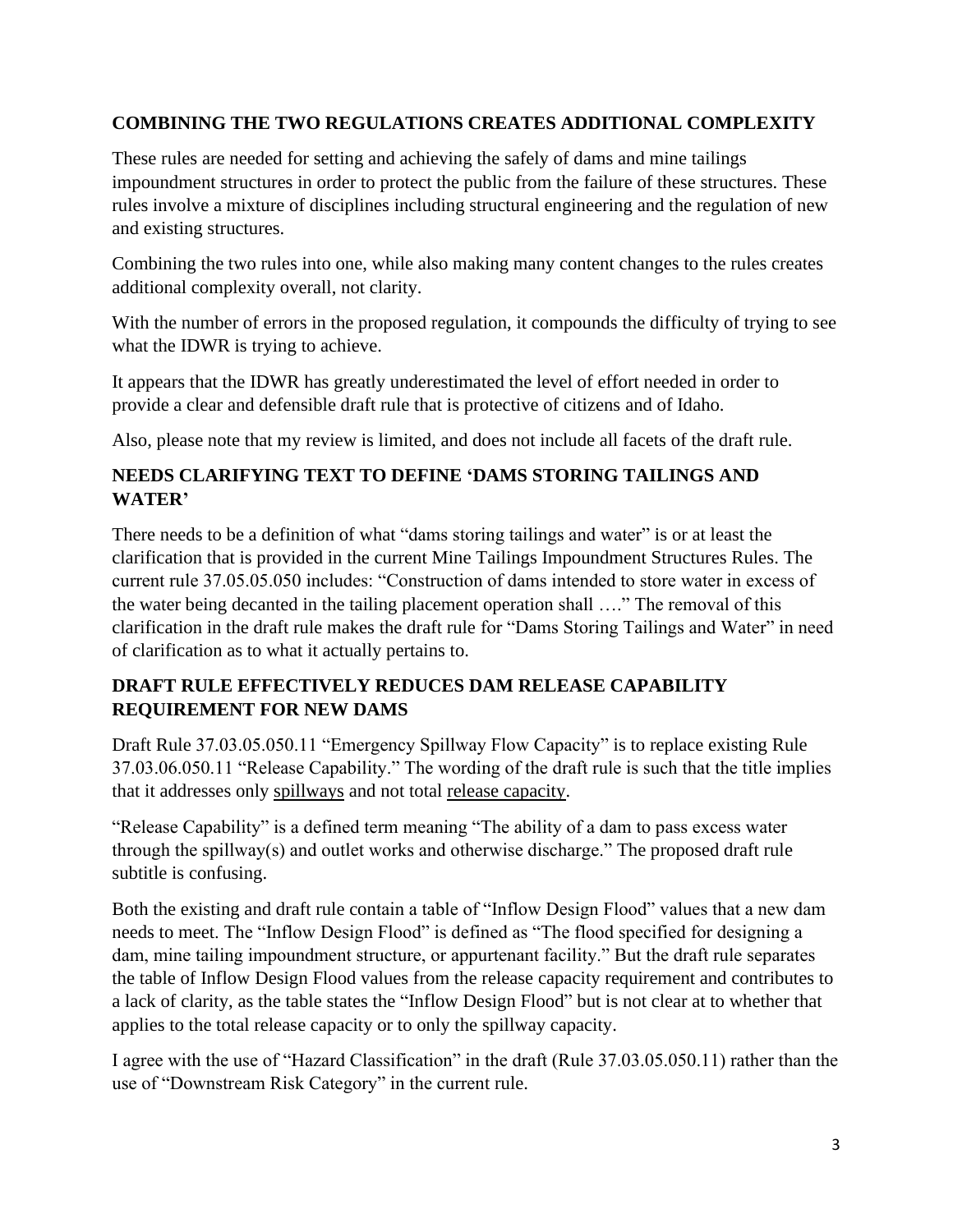According to the 2018 Administrator's Memorandum, "…a High Hazard classification presumes that the downstream consequences of a dam failure and uncontrolled release of water will result in direct loss of human life. Significant Hazard implies that significant economic damage will occur to developed property, and includes also the potential for indirect loss of human life. A Low Hazard classification suggests that developed property may suffer minor damage, with a low potential for loss of life, or that damage will be limited to the dam owner's property."<sup>2</sup>

The release capability of a dam is defined in the draft rule as "The ability of a dam to pass excess water through the spillway(s) and outlet works and otherwise discharge." The "Inflow Design Flood" is defined in the draft rule as "The flood specified for designing a dam, mine tailing impoundment structure, or appurtenant facility."

When flooding inflows (the "Inflow Design Flood") exceed the release capability of a dam, the dam, if overtopped, will catastrophically fail. Because there may be failures of the outlet works, the spillway release capacity is essentially not only the circumstance of high flood inflows, but also in the event that the outlet works does not pass flow.

In the draft rule, for example, where the "Inflow Design Flood" design requirement for a large low hazard dam had, since at least 1993, been Q500, the 500-year return period flooding, the draft rule reduces it to Q100, the 100-year return period flooding. See Table 1a for the existing "Inflow Design Flood" requirement, Table 1b for the proposed range of requirements, and Table 1c for a summary of the reduced minimum "Inflow Design Flood" requirement in the draft rule.

| <b>Downstream Risk</b> |                            |                            |
|------------------------|----------------------------|----------------------------|
| Category               | <b>Size Classification</b> | <b>Inflow Design Flood</b> |
| Low                    | Small                      | Q50                        |
| Low                    | Intermediate               | Q100                       |
| Low                    | Large                      | Q500                       |
| Significant            | Small                      | Q100                       |
| Significant            | Intermediate               | Q500                       |
| Significant            | Large                      | $0.5$ PMF                  |
| High                   | Small                      | Q100                       |
| High                   | Intermediate               | 0.5 PMF                    |
| High                   | Large                      | <b>PMF</b>                 |

Table 1a. Current "Inflow Design Flood" requirements in "Safety of Dams Rules."

Note: Q50 is a 50-year flood. Q100 is a 100-year flood. Q500 is a 500-year flood. The flow waters of a 500-year flooding event exceed those of a 100-year flooding event. The Probable Maximum Flood (PMF) exceeds that of a 500-year flood.

<sup>&</sup>lt;sup>2</sup> Administrator's Memorandum, Dam Safety No. 1, From Jeff Peppersack, Water Allocation Bureau Chief to Water Allocation Bureau and Regional Offices, May 11, 2018.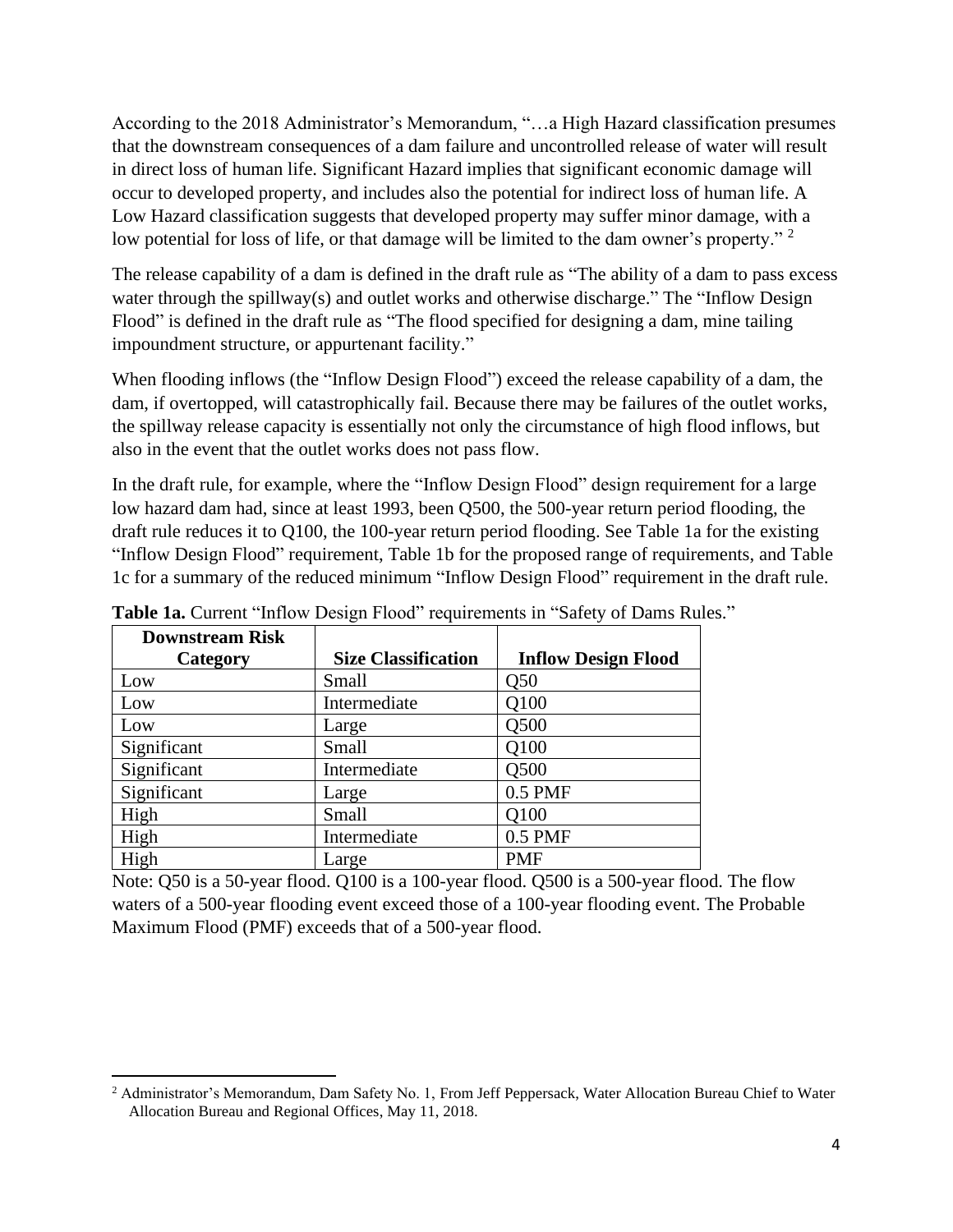| <b>Hazard Classification</b> | <b>Size Classification</b> | <b>Inflow Design Flood</b> |
|------------------------------|----------------------------|----------------------------|
| Low                          | Small                      | Q100                       |
| Low                          | Intermediate               | Q100                       |
| Low                          | Large                      | Q100                       |
| Significant                  | Small                      | Q100                       |
| Significant                  | Intermediate               | Q100 to Q500               |
| Significant                  | Large                      | Q500                       |
| High                         | Small                      | Q100                       |
| High                         | Intermediate               | Q100 to Q500               |
| High                         | Large                      | Q500 to PMF                |

**Table 1b.** Draft "Inflow Design Flood" requirements of new combined rule.

Note: Q50 is a 50-year flood. Q100 is a 100-year flood. Q500 is a 500-year flood. The flow waters of a 500-year flooding event exceed those of a 100-year flooding event. The Probable Maximum Flood (PMF) exceeds that of a 500-year flood.

Where the draft rule *states a range*, from Q100 to Q500, for example as shown in Table 1b, the draft rule (37.03.05.050.11 on page 13 of the draft rule) would apparently be met by the lowest specified value and so no one should expect that the higher value would ever be enforced. The range being specified may amount to window dressing.

| Tuble Ici Buniniui y of requeeu minimum minow Design I food Tequn ements. |                            |                       |                                                                      |  |
|---------------------------------------------------------------------------|----------------------------|-----------------------|----------------------------------------------------------------------|--|
|                                                                           |                            |                       | <b>New Proposed</b><br><b>Inflow Design</b><br><b>Flood. Reduced</b> |  |
| <b>Risk Category or</b>                                                   |                            | <b>Inflow Design</b>  | minimum                                                              |  |
| <b>Hazard</b>                                                             |                            | Flood, rules since at | requirement shown                                                    |  |
| <b>Classification</b>                                                     | <b>Size Classification</b> | least 1993            | in Bold                                                              |  |
| Low                                                                       | Small                      | Q50                   | Q100                                                                 |  |
| Low                                                                       | Intermediate               | Q100                  | Q100                                                                 |  |
| Low                                                                       | Large                      | Q500                  | <b>Q100</b>                                                          |  |
| Significant                                                               | Small                      | Q100                  | Q100                                                                 |  |
| Significant                                                               | Intermediate               | Q500                  | <b>Q100</b>                                                          |  |
| Significant                                                               | Large                      | $0.5$ PMF             | <b>Q500</b>                                                          |  |
| High                                                                      | Small                      | O100                  | Q100                                                                 |  |
| High                                                                      | Intermediate               | $0.5$ PMF             | <b>Q100</b>                                                          |  |
| High                                                                      | Large                      | <b>PMF</b>            | <b>O500</b>                                                          |  |

**Table 1c.** Summary of reduced minimum "Inflow Design Flood" requirements.

Note: Q50 is a 50-year flood. Q100 is a 100-year flood. Q500 is a 500-year flood. The flow waters of a 500-year flooding event exceed those of a 100-year flooding event. The Probable Maximum Flood exceeds that of a 500-year flood. See draft rule under "Emergency Spillway Flow Capacity." See existing dam safety rule under "Release Capability."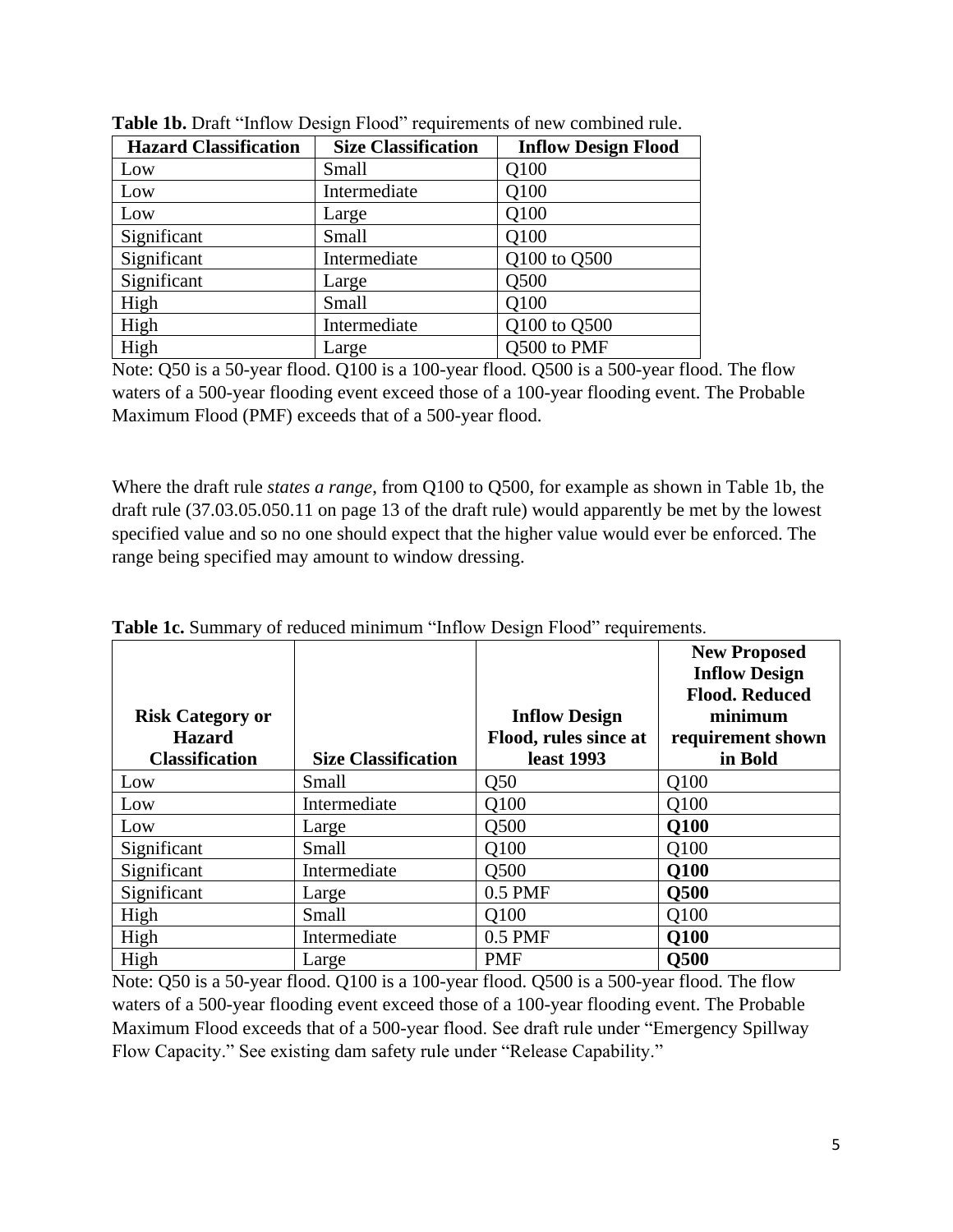The IDWR must provide the technical justification for the reduced minimum "Inflow Design Flood" design requirement for new structures in the draft rule.

The draft rule, 37.03.05.050.11 "New Dams and Reservoirs" now requires the minimum spillway flow capacity to meet the 100-year flood (Q100). This is an improvement over the existing rules which provided no guidance whatsoever on the sizing of spillways. The draft rule, 37.03.05.055.07(b), offers a similar requirement but is worded differently. The wording should be made as consistent as possible to avoid confusion.

# **DRAFT RULE, BY ALLOWING A RANGE OF "INFLOW DESIGN FLOOD" DESIGN VALUES AND YET NOT PROVIDING CRITERIA FOR REQUIRING VALUES ABOVE THE MINIMUM, FAILS TO ESTABLISH A SCRUTIBLE GUIDELINE FOR THE SAFETY OF NEW DAMS.**

See the table in draft rule 37.03.05.050.11 and the range of acceptable "Inflow Design Flood" Q values. For a large, high hazard dam, the "inflow design flood" values deemed acceptable are the range from Q500 to Probable Maximum Flood (PMF). This implies that only the minimum value would be enforceable for new designs or for upgrades to existing dams or mine tailing impoundment structures.

A variety of flood inflow values have been assumed over time for the Mackay Dam. The values for predicted surface inflows to the Mackay reservoir from a 1986 study are shown in Table 2. Note how the Probable Maximum Flood peak flow is over 14 times higher than the 500-year flood (Q500).

| <b>Recurrence Interval (Years)</b> | Peak Flow (cfs) |
|------------------------------------|-----------------|
| 25                                 | 4,030           |
| 100                                | 4,870           |
| 500                                | 5,760           |
| 1000                               | 6,800           |
| Probable Maximum Flood             | 82,100          |

**Table 2.** Predicted surface inflows to the Mackay reservoir from the 1986 report by Koslow and Van Haaften.

Table notes: Source: K. N. Koslow and D. H. Van Haaften, Idaho National Engineering Laboratory managed by the U.S. Department of Energy, *Flood Routing Analysis for a Failure of Mackay Dam*, EGG-EP-7184, June 1986. Note that flood inflow estimates and the PMF estimate evolve over time and a variety of values have been used. I provide these values as examples, not as preferred values.

There may be valid reasons for reduction of the design criteria and the IDWR needs to communicate what those reasons are in this rulemaking effort.

This issue of design criteria for existing dams and for modifications to existing dams is addressed in comments further on.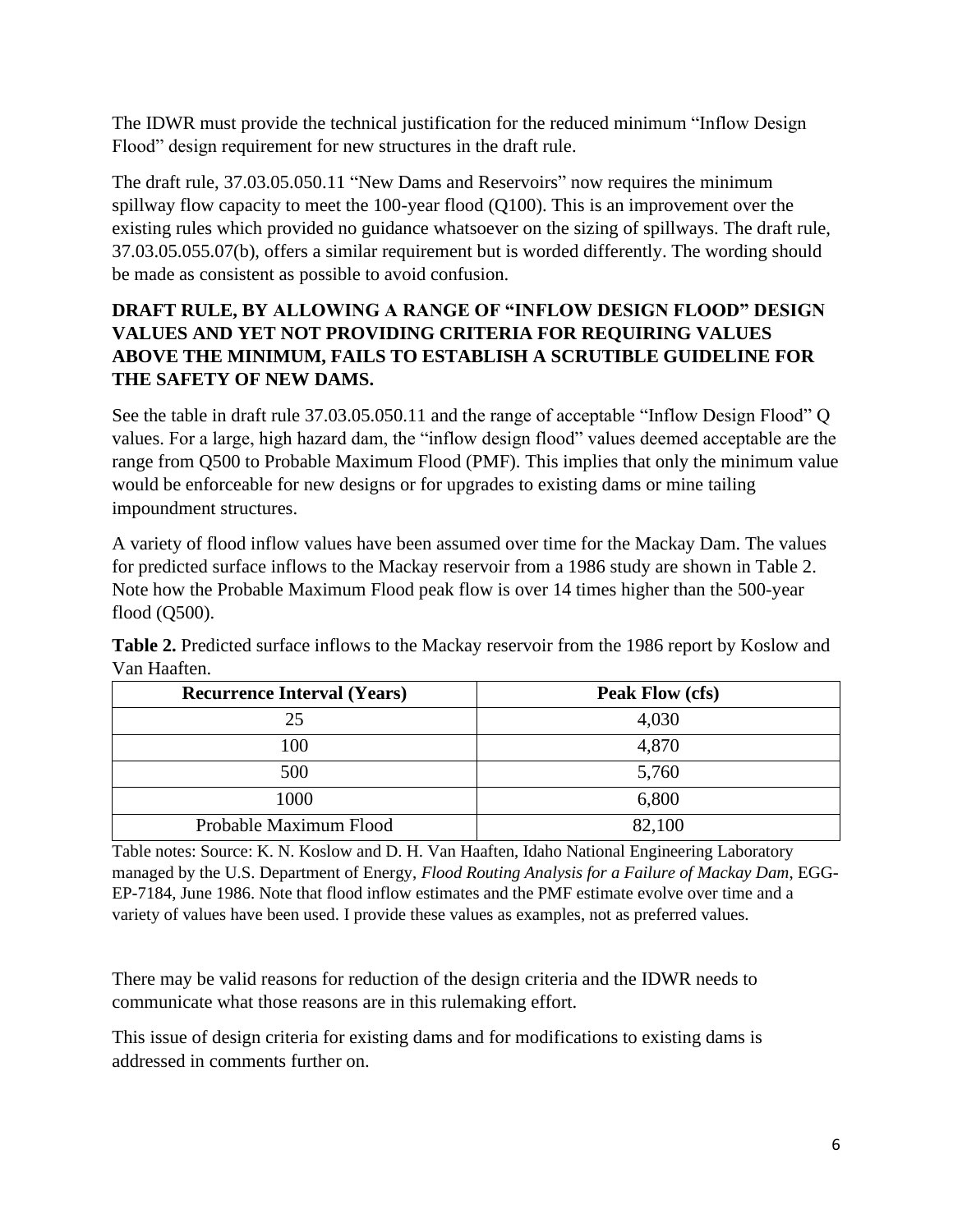## **DRAFT RULE NEEDS TO REVISIT HAZARD CLASSIFICATION, PARTICULARLY FOR LONG-LIVED CONTAMINATION POSED BY A MINE TAILINGS IMPOUNDMENT RELEASE**

Repeating from above, according to the 2018 Administrator's Memorandum, "…a High Hazard classification presumes that the downstream consequences of a dam failure and uncontrolled release of water will result in direct loss of human life. Significant Hazard implies that significant economic damage will occur to developed property, and includes also the potential for indirect loss of human life. A Low Hazard classification suggests that developed property may suffer minor damage, with a low potential for loss of life, or that damage will be limited to the dam owner's property." <sup>3</sup>

If damage were to undeveloped property and rendered a significant amount of land or watershed to be highly contaminated, apparently according to the above memo, it would be a Low Hazard. Thus, the poisoning and long-term contamination of land is to use the lowest design criteria for mine tailings impoundment structures. The IDWR should provide hazard criteria that address how long term the poisoning of the environment may be from a release from a mine tailings impoundment structure.

# **DRAFT RULE GIVES LOOPHOLE TO EXISTING MINE TAILINGS IMPOUNDMENT STRUCTURES FOR TOXIC, TURBID, RADIOACTIVE, OR OTHERWISE HAZARDOUS DISCHARGES**

Draft rule 37.03.05.055.07( d) states: "Outlet systems will not be approved for construction if their use would release toxic, turbid, radioactive, or otherwise hazardous discharge from the impoundment. In such instances, the impounded contents must either be contained by the perimeter embankment, or runoff must be entirely diverted around the reservoir."

Current rule 37.033.05.045.06( d) states: "Outlet systems will not be allowed if their use would release toxic, highly turbid, radioactive or otherwise hazardous flows from the reservoir. In these cases the design inflow must either be entirely stored or diverted around the reservoir.

The current rule would not allow existing systems to release the toxic material, but the draft rule only addresses issue only in regard to approval for construction. Effectively, the draft rule appears to have eliminated the requirement to not allow the impoundment structures that would release toxic, highly turbid, radioactive or otherwise hazardous flows. This is unacceptable.

# **THE DRAFT RULE CREATES CONFUSION ABOUT MINE TAILINGS IMPOUNDMENT DESIGN REQUIREMENTS**

Does draft Rule 37.03.05.050 "New Dams and Reservoirs" apply to mine tailings impoundments? It would seem not, but it is confusing. The draft Rule 37.03.05.060 "Exiting Dams and Existing Mine Tailings Impoundment Structures" refers to the "New Dams and Reservoirs Rule" in many places that apply to both dams and mine tailings impoundment

<sup>3</sup> Administrator's Memorandum, Dam Safety No. 1, From Jeff Peppersack, Water Allocation Bureau Chief to Water Allocation Bureau and Regional Offices, May 11, 2018.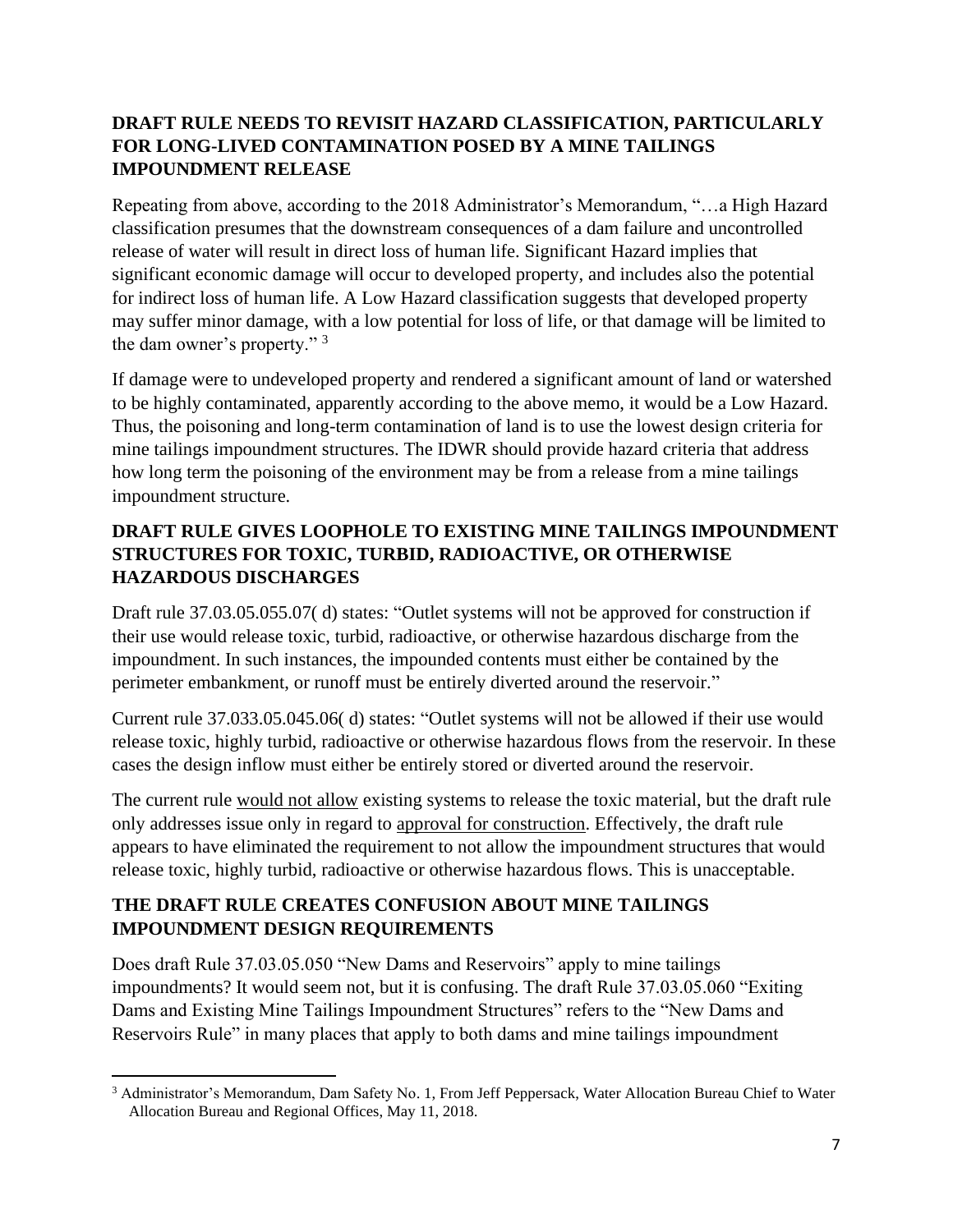structures. I honestly can't tell if the hazard and size criteria of 37.03.05.050.11 (unlabeled table) apply to mine tailings impoundment structures for new or for existing structures.

The current rule for mine tailings impoundment structures did not have both a new and an existing set of design requirements. Both are now needed; however, it is very difficult to understand what the draft rule means, throughout the draft rule, due to the tangle of the two conjoined rules.

### **IWDR RULES NEED TO DEFINE ITS JARGON, SUCH AS WHAT Q100 MEANS**

The proposed rule is even more vague about undefined terms such as "Q100" "Q500" and PMF than the current rules. While Probably Maximum Flood (PMF) may be familiar to some people, the Q100 term is not. The draft rule should also be consistent in how it expresses the one percent flood and its relationship to Q100. The inflow design flood of one percent (1%) probability of occurrence (i.e., Q100) is now less described in the draft rule than in the existing Safety of Dams rule. See examples of peak flood recurrence intervals and associated annual exceedance probability in Table 4.

| <b>Peak Flood Recurrence</b> |                                      | Q is the flow rate<br>corresponding to the peak |
|------------------------------|--------------------------------------|-------------------------------------------------|
| <b>Interval</b>              | <b>Annual Exceedance Probability</b> | flood recurrence interval                       |
| 2 Year Peak Flood            | 50%                                  |                                                 |
| 5 Year Peak Flood            | 20%                                  |                                                 |
| 10 Year Peak Flood           | 10%                                  |                                                 |
| 20 Year Peak Flood           | 5%                                   |                                                 |
| 50 Year Peak Flood           | 2%                                   | O <sub>50</sub>                                 |
| 100 Year Peak Flood          | 1%                                   | Q100                                            |
| 200 Year Peak Flood          | 0.5%                                 |                                                 |
| 500 Year Peak Flood          | 0.2%                                 | 0500                                            |

**Table 4.** Peak Flood and Annual Exceedance Probability.

Table notes: the Q50, Q100 and Q500 notations shown are those used in the draft rule.

While IDWR may know what these initialisms mean, the Idaho regulations or "rules" should provide a definition of these initialisms for "the rest of us." The IDWR should also acknowledge that estimates of the PMF and Q100, etc. also differ depending on when and how the values were estimated.

### **PROBABLE MAXIMUM FLOOD ESTIMATES TEND TO CHANGE OVER TIME, THE RULE OR RULEMAKING EFFORT NEEDS TO PROVIDE GUIDANCE ON SELECTION OF THE PMF**

The source of the appropriate document for expressing the applicable PMF has not been stated and there are a variety of vintages of methods for determining the PMF. Similarly, the Inflow Design Flood, which is a flow rate that would be exceeded as determined at a specific recurrence period, i.e., 50 years, 100 years, or 500 years, can have estimates that evolve over time. More information should be provided about where and how these are estimated.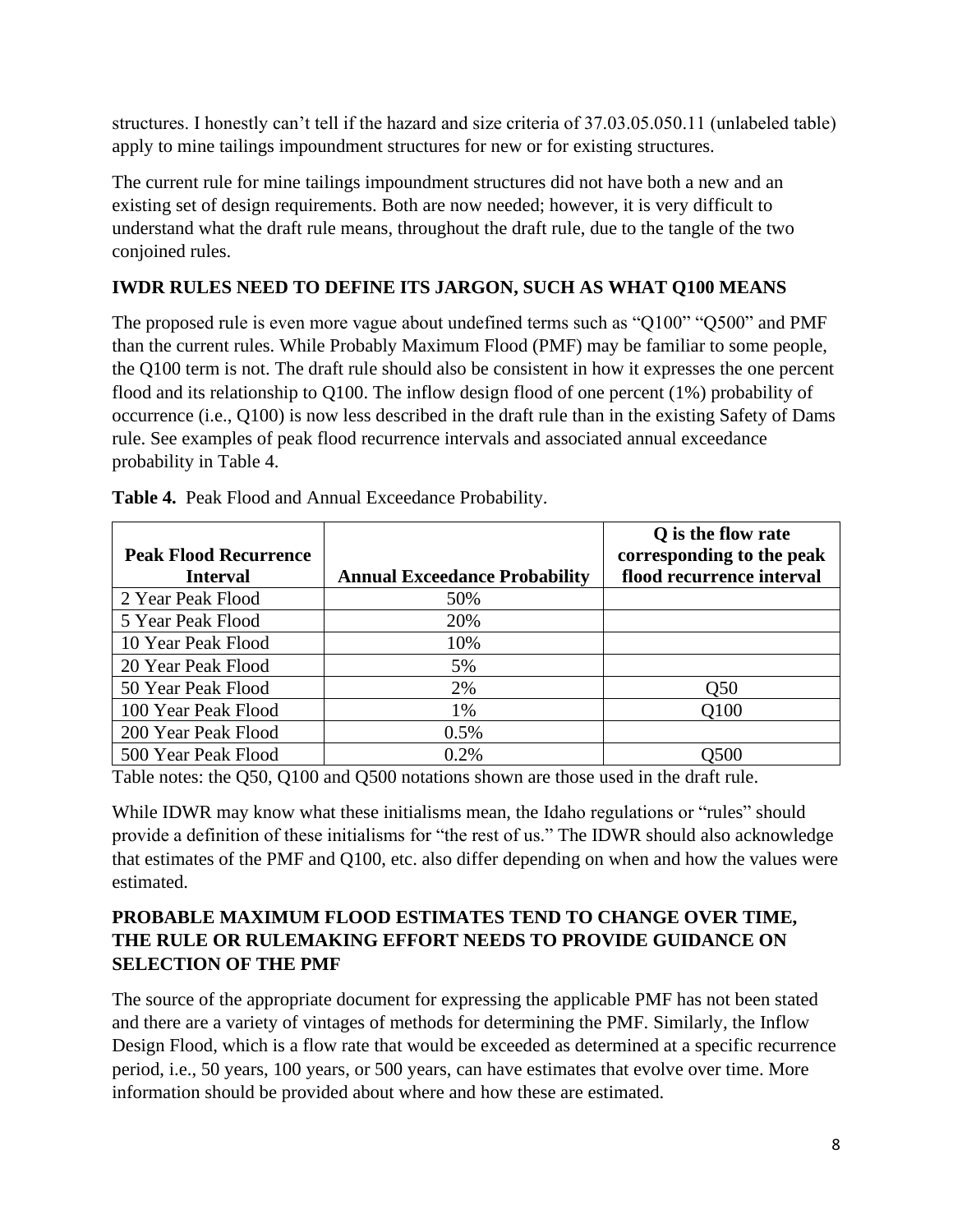As an example, the Probable Maximum Flood (PMF) estimated in 1978 for the Mackay Dam was 41,000 cfs based on US Bureau of Reclamation (USBR) experience curves. <sup>4</sup> The PMF value estimated in 1986 was 82,100 cfs as noted above. (See Table 5.) The design value recommended by McMillen-Jacobs in conjunction with a FEMA sponsored Hazard Mitigation Grant is reduced to 20,000 cfs on the basis of an argument that allows using Procedures outlined in the Federal Energy Regulatory Commission Chapter 2 Guidelines that state that "an IDF [Inflow Design Flow] may be selected by evaluating the point where incremental flood damage no longer results in an additional impact to downstream life or property." <sup>5</sup>

|      | <b>Table 5.</b> A variety of Mackay Dam Probable Maximum Flood (PMF) estimates for Mackay |  |  |  |
|------|-------------------------------------------------------------------------------------------|--|--|--|
| Dam. |                                                                                           |  |  |  |

| <b>Source of Probable Maximum Flood</b>   |                      | <b>PMF</b> release capacity |
|-------------------------------------------|----------------------|-----------------------------|
| (PMF) Estimate                            | PMF, cfs             | met?                        |
| 1978 Estimate using USBR curves           | $41,000 \text{ cfs}$ | N <sub>0</sub>              |
| 1986 Estimate by Schreiber in Koslow and  | 82,100 cfs           | N <sub>0</sub>              |
| Van Haaften INEL report                   |                      |                             |
| 2020 Adjusted "Inflow Design Flow" (IDF)  | Not a PMF but        | N <sub>0</sub>              |
| value recommended by McMillen-Jacobs      | recommended IDF,     |                             |
| Associates which is really not a PMF      | 20,000 cfs           |                             |
| estimate but could be used in state dam   |                      |                             |
| safety design requirements.               |                      |                             |
| Implied flood inflow with dam overtopping | Dam overtopping,     | Overtopping of dam by       |
| (when the dam where full)                 | 5,200 cfs            | 0.5 feet may fail the       |
|                                           |                      | dam*                        |

Table notes: Source: The 1978 PMF was 41,000 cfs as estimated from US Bureau of Reclamation (USBR) experience curves (see State of Idaho, Department of Water Resources, *Phase I Inspection Report, National Dam Safety Program, Mackay Dam*, September 1978). The 1986 PMF is reported in Appendix B of the report by K. N. Koslow and D. H. Van Haaften, Idaho National Engineering Laboratory managed by the U.S. Department of Energy, *Flood Routing Analysis for a Failure of Mackay Dam*, EGG-EP-7184, June 1986. Time to failure is assumed 1 hour. Probable Maximum Flood as estimated by Dr. David L. Schreiber, P.E., Schreiber Consultants, Inc., in 1986 and included in Appendix B of the 1986 Koslow and Van Haaften report. The 2021 IDF recommendation is by McMillen-Jacobs Associates, *Potential Failure Mode Analysis and Risk Assessment Report – Mackay Dam*, State Dam Identification D34-2225, National Inventory of Dams ID 00181, Revision 1, June 25, 2021. (Appendix F of 2021 FEMA report.) The Mackay dam release capacity, outlet works (3000 cfs) and spillway chute (2,200 cfs) for a total release capacity of 5,200 cfs is based on the McMillen-Jacobs Associates values described in the 2021 FEMA report. The water height about the dam for overtopping is based on D. H. Van Haaften et al., EG&G Idaho, Inc., *Hydrologic Analysis of a Mackay Dam Failure During a Probable Maximum Flood on Big Lost River*, Idaho, SE-A-84-018, May 1984. This EG&G report was performed for the proposed Department of Energy plutonium production reactor which was not built, called the

<sup>4</sup> State of Idaho, Department of Water Resources, *Phase I Inspection Report, National Dam Safety Program, Mackay Dam*, September 1978. (See page 14.)

<sup>5</sup> McMillen-Jacobs Associates, *Potential Failure Mode Analysis and Risk Assessment Report – Mackay Dam*, State Dam Identification D34-2225, National Inventory of Dams ID 00181, Revision 1, June 25, 2021. (Appendix F of 2021 FEMA report.) See page 7.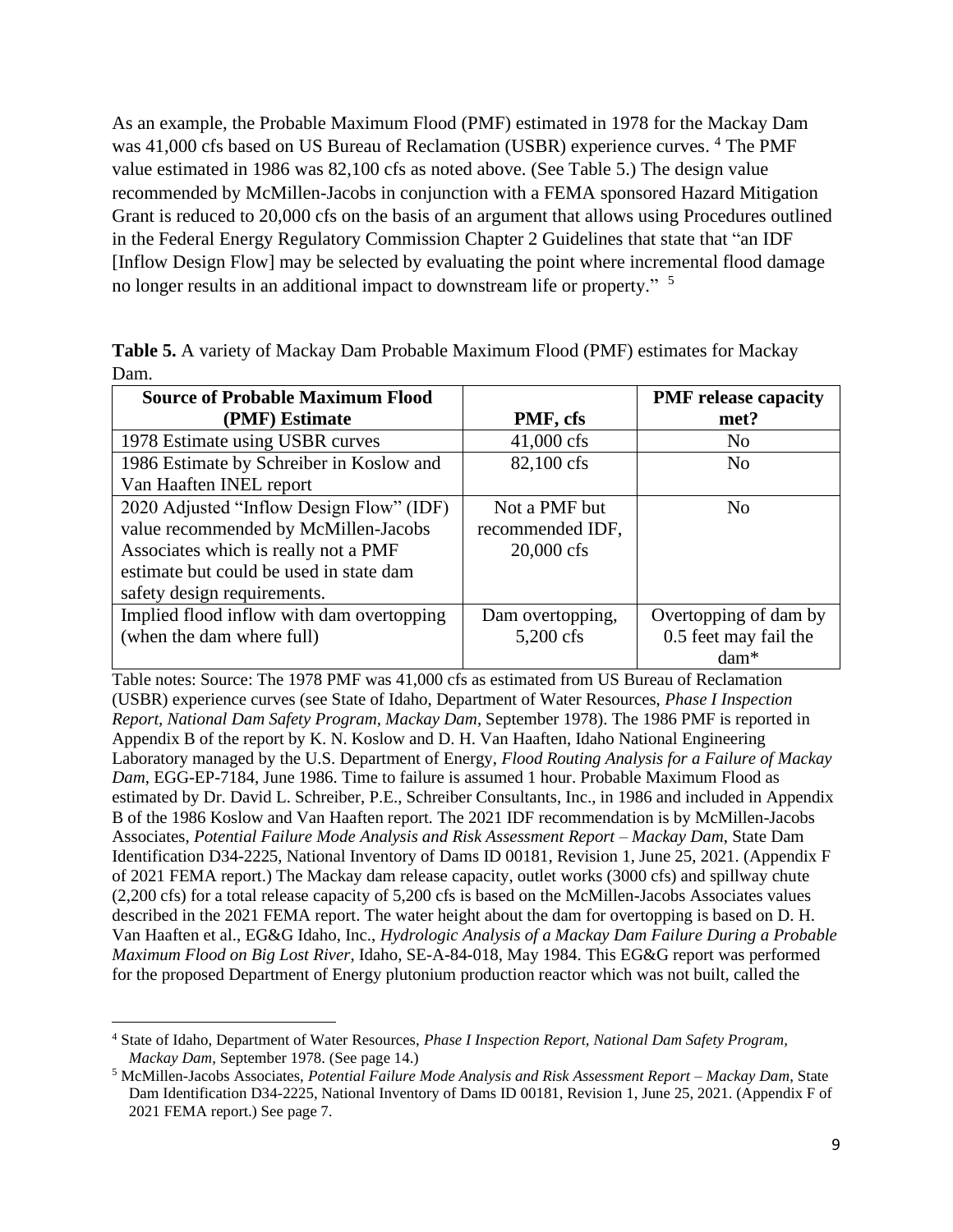"New Production Reactor." Selection of appropriate reactor siting sought to avoid any area flooded by a Probable Maximum Flood event.

#### **THE DRAFT RULE REDUCES DESIGN REQUIREMENTS, REDUCING SAFETY OF EXISTING DAMS AND MINE TAILINGS IMPOUNDMENT STRUCTURES**

The current rule 37.03.06.055.01(a) was "For large, significant or high-risk dams, the release capability required by Rule 050.11 shall be evaluated and applied to the structure. Dams of other size and risk are required to provide the release capability of Rule Subsection 050.11 but are not required to conduct the analyses." This rule was not included in the draft rule.

The draft rule (Rule 60) only requires existing dams to meet the Q100, 100-year flood, no matter the size or hazard of the dam [see Draft 060.01(a)]. This is a large reduction in safety which the IDWR must explain and justify.

# **THE DRAFT RULE REDUCES DESIGN REQUIREMENTS, REDUCING SAFETY STANDARDS AND PROVIDES LESS CLARITY CONCERNING THE DESIGN STANDARDS FOR MODIFICATION OF EXISTING DAMS AND MINE TAILINGS IMPOUNDMENT STRUCTURES**

Here is another error in the draft rules. Draft rule 37.03.05.060.01 (h) [of Rule 60] states "Within thirty (30) days after completing the analyses required in Rule 055.01.a or Rule 055.01.g, ..." However, in the previous Rule 55, this called out Rule 055.01.a or Rule 055.01.g and so it appears that the draft Rule 60 is incorrectly calling out the current Rule 55 sections.

Furthermore, the draft rule is still calling out existing Rule 055.01(a), [or 37.03.06.055.01(a)] even though the draft rule deleted Rule 055.01(a) in the draft rule 60 for existing dams and mine tailings impoundment structures (MTIS). Oh, how complicated it is with some numbering staying the same and other numbering changing!

The current rule which was removed from the draft rules is existing rule 37.03.06.055.01.(a) states: "For large, significant or high-risk dams, the release capability required by Rule Subsection 050.11 shall be evaluated and applied to the structure. Dams of other size and risk are required to provide the release capability of Rule subsection 050.11 but are not required to conduct the analyses." The removal of this rule greatly reduces dam and MTIS release capability requirements of existing dams and MTIS.

# **THE DRAFT RULE DOES NOT ADDRESS THE LONGSTANDING ISSUE OF DAMS (OR MINE TAILINGS IMPOUNDMENT STRUCTURES) THAT DO NOT MEET THE REQUIREMENTS FOR EXISTING DAMS OR STRUCTURES.**

This is a request for explanation of how existing dams and structures continue, often year after year, to not meet the regulations.

The longstanding problem of dams, like the Mackay Dam, put in operation around 1917, that have never met the requirements for existing dams. The draft rule provides the hint of a new possible excuse: draft rule 37.03.05.060.01(c) (ii) : "A showing acceptable to the Director that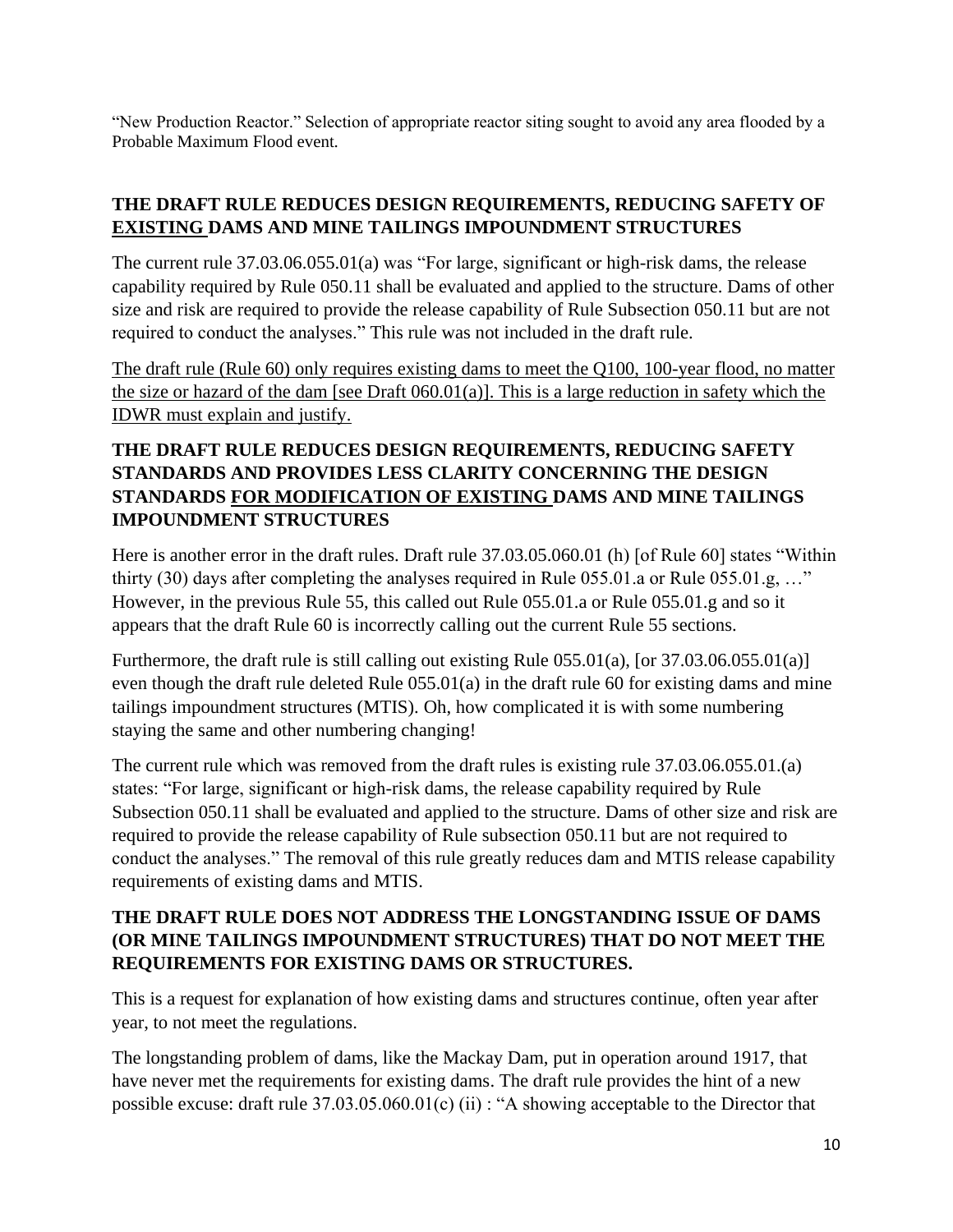potential failure of the dam or mine tailings impoundment during a flood of the specified magnitude described in Rule 05.011 would be incrementally small in comparison to the flood being considered, and that the release of reservoir would not substantially increase downstream damages to life and property which are anticipated to result from any natural flood equal to or exceeding that magnitude."

The IDWR needs to provide examples of what they mean. When I have listened to some discussions in this area, it would appear that sometimes various flood inflows are compared, yet the added flow from failure of the dam is far higher than the flood inflows being considered.

The failure of a dam causes the entire storage of the reservoir to flow downstream in addition to the reservoir inflows, and the dam's failure far exceeds the "inflow design flood" flow rates.

Is two feet of slow flooding considered as damaging as a sudden 20 ft high wall of water as long as the inundation map seems about the same? The IDWR needs to provide some criteria for how draft rule  $37.03.05.060.01(c)$  (ii) would be applied.

Not only the "inflow design flood" flow rates but also **the flood wave due to the failure of the dam must be considered** when discussing release capacity and design requirements of the dam. See examples in Table 3.

| Table 3. Four cases of peak flood flow to the Mackay Dam from the 1986 report by Koslow and |  |  |
|---------------------------------------------------------------------------------------------|--|--|
| Van Haaften.                                                                                |  |  |

|                                |               |                          | <b>Estimated Peak</b>         |
|--------------------------------|---------------|--------------------------|-------------------------------|
|                                |               | <b>Estimated Peak</b>    | <b>Flow Below Dam,</b><br>cfs |
|                                | <b>Breach</b> | <b>Reservoir Inflow,</b> | (Total Reservoir              |
| <b>Dam Failure Case</b>        | <b>Type</b>   | cfs                      | Release, acre-feet)           |
| No failure, maximum flow       | No breach     | Howell Gage, 3,160       | $2,200$ cfs                   |
| from Mackay Dam in 2017        |               | to 4,200 cfs reported    |                               |
| Seismic failure (characterized | Trapezoid     | $4,030$ cfs              | 107,480 cfs                   |
| by assuming during 25-year     |               |                          | $(44,830$ acre-feet           |
| flood inflow)                  |               |                          | release)                      |
| Internal piping failure        | Triangle      | 4,870 cfs                | 57,740 cfs                    |
| (characterized by assuming)    |               |                          | $(41,850$ acre-feet)          |
| 100-year flood inflow)         |               |                          |                               |
| Internal piping failure        | Trapezoid     | 5,760 cfs                | 106,680 cfs                   |
| (characterized by assuming)    |               |                          | $(44,710$ acre-feet)          |
| 500-year flood inflow)         |               |                          |                               |
| Probable Maximum Flood (PMF)   | Trapezoid     | 82,100 cfs               | 306,700 cfs                   |
| with dam overtopping           |               |                          | $(142,330 \text{ acre-feet})$ |

Table notes: Source: K. N. Koslow and D. H. Van Haaften, Idaho National Engineering Laboratory managed by the U.S. Department of Energy, *Flood Routing Analysis for a Failure of Mackay Dam*, EGG-EP-7184, June 1986. Time to failure is assumed 1 hour. Probable Maximum Flood as estimated by Dr. David L. Schreiber, P.E., Schreiber Consultants, Inc., in 1986 and included in Appendix B of the 1986 Koslow and Van Haaften report. The previous PMF was 41,000 cfs as estimated from US Bureau of Reclamation (USBR) experience curves (see State of Idaho, Department of Water Resources, *Phase I Inspection Report, National Dam Safety Program, Mackay Dam*, September 1978).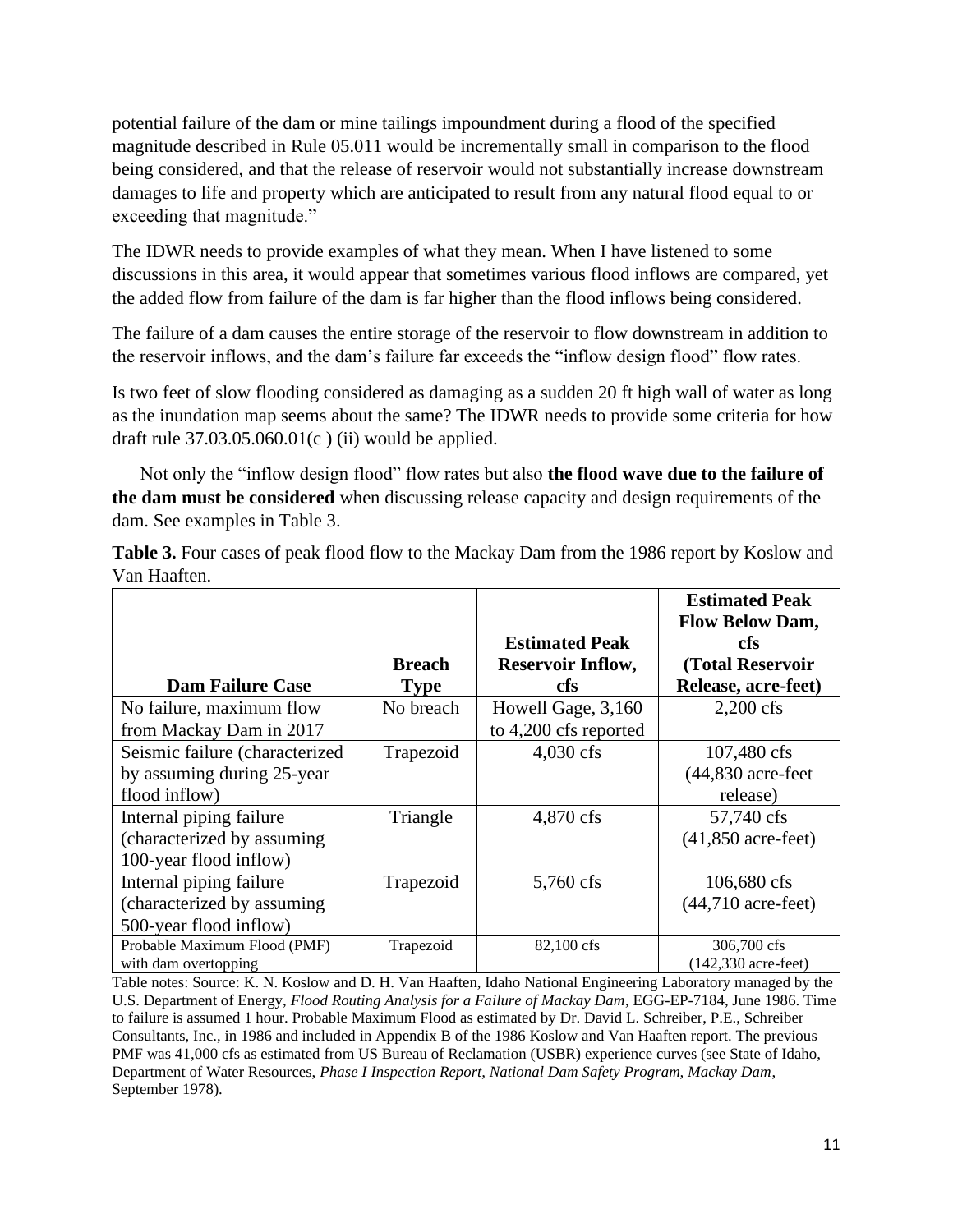### **THE RULES LACK A PROCESS FOR ADDRESSING NEW INFORMATION CONCERNING INADEQUACY OF PREVIOUSLY RELIED UPON CALCULATIONS**

When a previously accepted design is later found to underestimate the design adequacy, such as a spillway capacity minimum flow capacity being found to have been under estimated, there appears to be no guidance for addressing such problems. This is especially important for large, high hazard dams. While it is difficult to address such problems, there appears to be no requirement to document, plan and make a schedule for addressing such issues when they arise.

# **THE DRAFT RULE REDUCES THE SEISMIC DESIGN LOADS TO BE EVALUATED**

And the previous rule was "For large, high-risk dams, the seismic design loads shall be evaluated and applied to dams located east of Range 22E, B.M. [Boise Meridian]. The evaluation shall use the maximum ground motion/acceleration generated by the maximum credible earthquake."

In the draft rule, it appears that the seismic loads may be reduced by choosing a reduced return interval that is not specified. The IDWR needs to provide more clarity, explanation and justification.

## **THE DRAFT WORSENS THE PROBLEM OF OPEN-ENDED COMPLIANCE PERIODS**

The draft rule worsens the existing problem of existing dams (and probably mine tailings impoundment structures) not meeting established rules for safe design.

In draft rule 37.03.05.060.01 items (f) and (g) allow a completely unspecified, undetermined, and effectively remove any compliance period from the regulation of existing dams and mine tailings impoundment structures. This is not protective of Idaho's environment and citizens and does not support getting needed repairs and improvements performed.

It allows the owners unlimited time to put off fixing a problem.

Draft rule item (f) states: "The Director may allow the owner of an existing dam a compliance period to complete structural modifications or implement other improvements deemed necessary to provide the necessary hydraulic capability." The current rule (37.03.06.055.01 (g) would allow ten years. No guidance is provided on how long the Director should consider reasonable to the time to complete modifications or improvements. Also, draft rule item (f) and (h) says "dams" and not "dams and mine tailings impoundment structures" as is generally used throughout Rule 60. Do rule items (f) and (h) also apply to mining tailings impoundment structures?

Draft rule item (g) states: "The Director may allow the owner of an existing dam or mine tailings impoundment a compliance period to complete structural modifications or implement other improvements deemed necessary to resolve seismic stability or safety concerns." The current rule (37.03.06.055.01 (h) would require filing within 30 days after completing the analyses, to file a schedule for the dates work will be completed.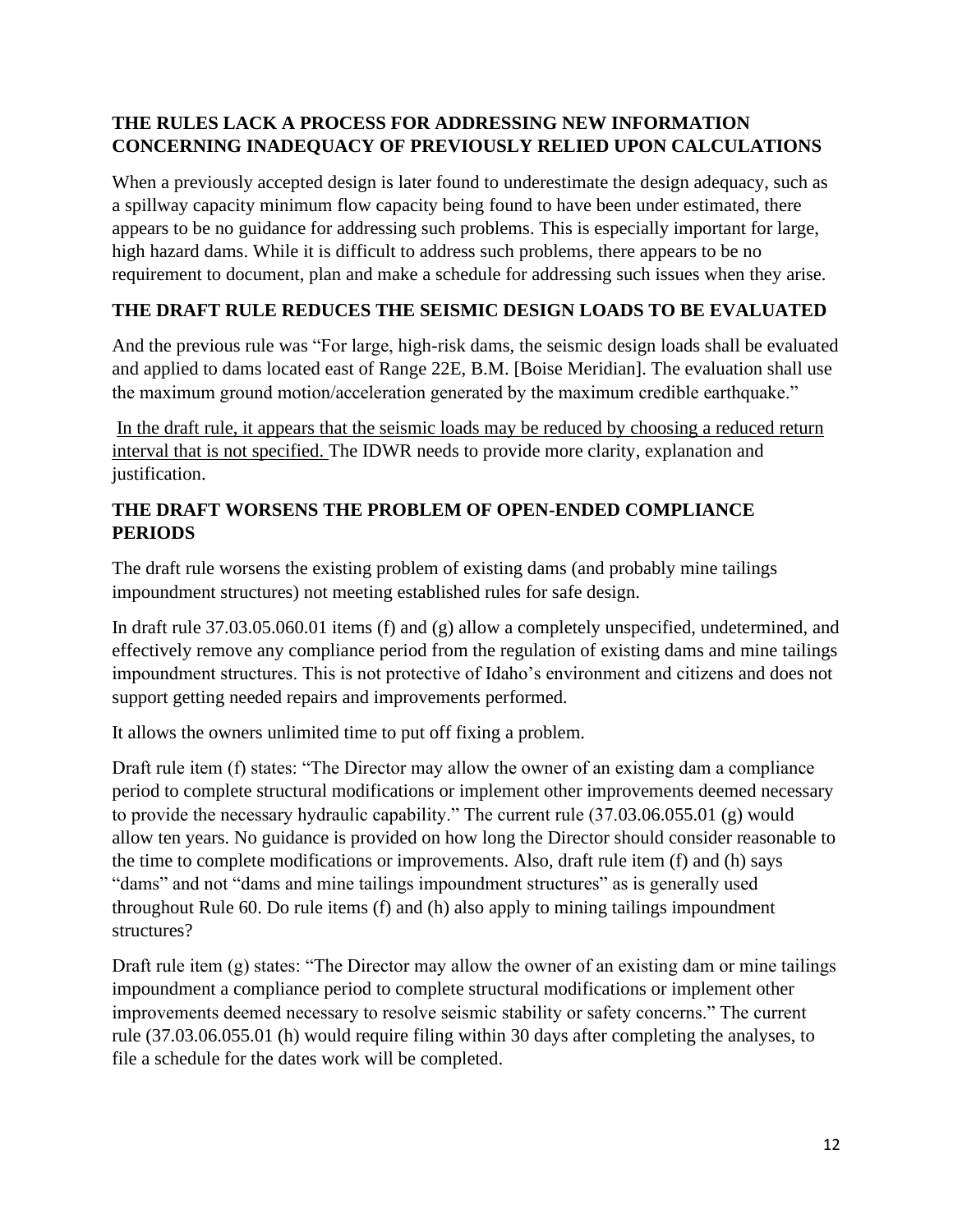Why is the new proposed rule making it more difficult for the IDWR to promote timely completion of needed safety structural modifications or improvements? The IDWR needs to explain and justify the draft rule and explain what is needed to improve safety of dams and mine tailings impoundment structures in Idaho.

Federal agencies such as FEMA apparently do not see urgency to assist unsafe large, high hazard dams in a timely manner. The IDWR is assisting the dysfunction and the ongoing failure to timely address serious safety deficiencies. The reduction of compliance period development does not protect citizens.

# **TRANSPARENCY ABOUT COMPLIANCE STATUS**

I do recognize that the IDWR does provide information on request. However, the IDWR should make tracking the status of dam (and mine tailings impoundment structures) inspection recommendations and the completion of those recommendation and any deficiencies easier for citizens to see. Many defects and longstanding problems may too often be kept under the radar, enabling the problems to continue indefinitely.

### **DRAFT RULE "INFLOW DESIGN FLOOD" REQUIREMENTS FOR EXISTING LARGE, HIGH HAZARD DAMS IS INADEQUATE, SEE MACKAY DAM**

"Inflow Design Flood" requirements are a matter of life and death for high hazard dams and the proposed draft not only reduces these requirements for new dams and mine tailings impoundment structures and with no explanation whatsoever, the proposed draft eliminates all design criteria for the "Inflow Design Flood" for existing dams and mine tailings impoundment structures with no explanation whatsoever.

Dams fail when overtopped and so estimation of the maximum inflow to the dam called the "Inflow Design Flood" and the dam's release capability is very important to dam safety – especially during high water years.

IDWR's proposed rule changes reduced the safety standards for existing dams and for improvements to those dams because it basically only requires the 100-year flood (Q100) to be met for existing dams for the spillway, unless waived by the Director. **Specifically, rule 055.01(a) of the current rules was deleted from the draft rules and this eliminates all requirements for the release capacity of existing dams and mine tailings impoundment structures.**

The current rule 37.03.06.055.01(a) states: "For large, significant or high-risk dams, the release capability required by Rule 050.11 shall be evaluated and applied to the structure. Dams of other size and risk are required to provide the release capability of Rule Subsection 050.11 but are not required to conduct the analyses." The current rule requires that for large, high-risk dams, the required design criteria for the dam's release capability was required to be the Probable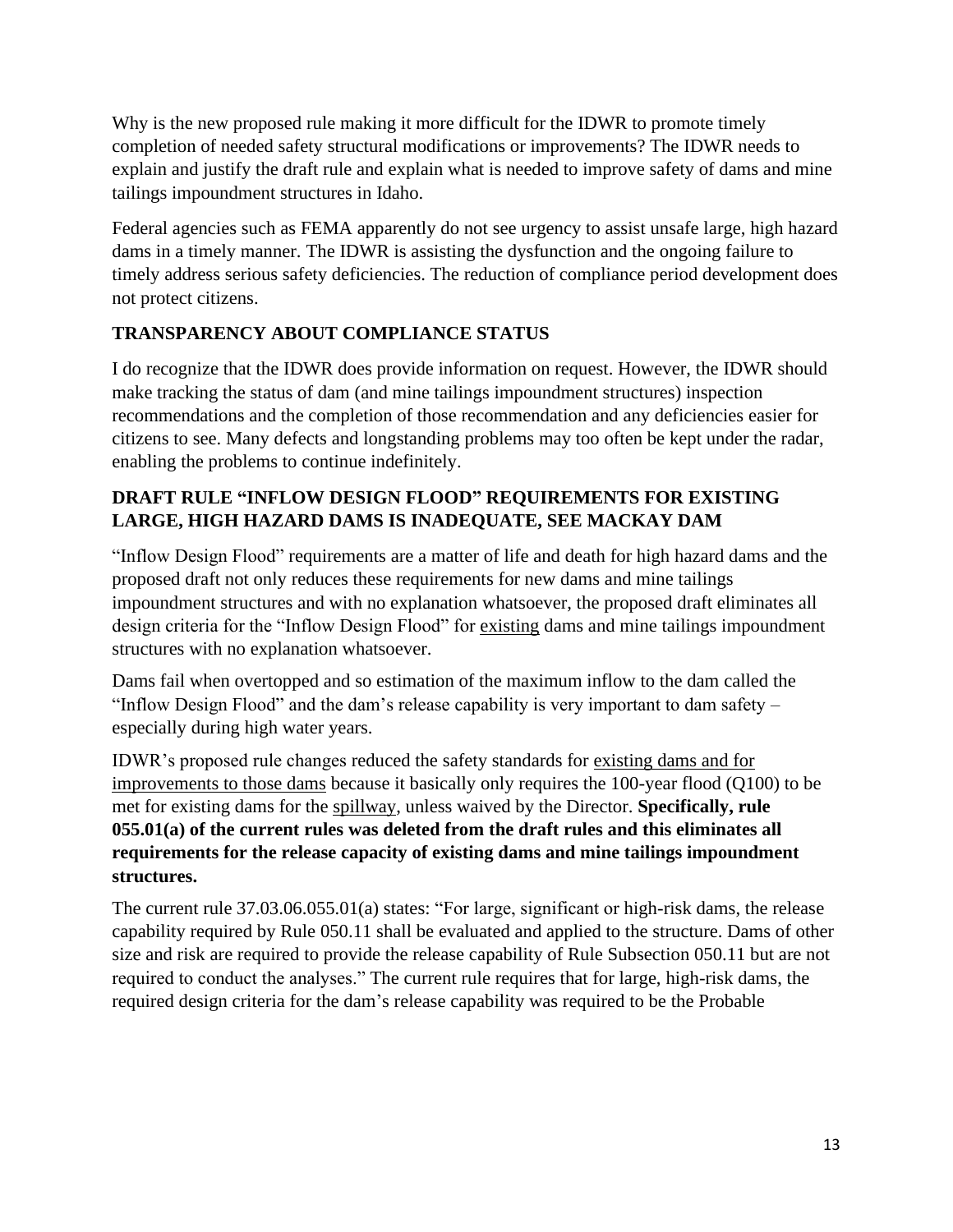Maximum Flood. The Probable Maximum Flood is identified as 82,100 cfs based on a report prepared for the Idaho National Laboratory in 1986 by Koslow and Van Haaften. <sup>6</sup>

This rule, current rule 37.03.06.055.01(a), was not included in the draft rule. The draft rule (Rule 60) only requires existing dams to meet the Q100, 100-year flood, no matter the size or hazard of the dam [see Draft 060.01(a)]. This is a very large reduction in safety which the IDWR must explain and justify.

A failure-mode analysis performed by McMillen-Jacobs in September 2020 in conjunction with a FEMA sponsored Hazard Mitigation Grant for the Mackay Dam found that the spillway capacity is actually far less than has usually been assumed, see Appendix F of the study. <sup>7</sup>

The spillway capacity was calculated to be limited by the chute of the spillway rather than the entrance to the spillway and was limited to 2,200 cubic feet per second (cfs). The outlet works capacity was estimated as about 3000 cfs. The total release capacity is then about 5,200 cfs.

The 2021 inspection report for the Mackay Dam states the assumed "Inflow Design Flood ( $Q = cfs$ )" as the hundred-year flooding inflow of  $Q = 0.4870$  cfs.

**The most recent assessment of outlet flow capacity (3000 cfs) and spillway capacity (2,200 cfs) indicate a total release capacity of about 5,200 cfs. <sup>8</sup> This would indicate that the Mackay Dam could survive a 100-year flood, but would not survive a 500-year flood. It appears that the Mackay Dam would probably fail at roughly the 200-year flood.**

The historical maximum known outflow of 2,990 cfs occurred on June 10, 1921. The maximum known inflow to the reservoir occurred recently, in 2017. The resulting maximum outflow at the dam was 2,200 cfs occurring in early June  $2017.$ <sup>9</sup>

The Department of Energy's previous studies have assumed a far higher dam release capacity and far higher spillway capacity than is currently estimated for the Mackay Dam. The Department of Energy's previous studies of the hazard posed by a Mackay Dam failure have found significant flooding of various nuclear facilities at the Idaho National Laboratory. These nuclear facilities include an operating nuclear reactor, multiple buried waste facilities, liquid high-level waste, highly soluble calcine high-level waste and spent nuclear fuel.

<sup>&</sup>lt;sup>6</sup> K. N. Koslow and D. H. Van Haaften, Idaho National Engineering Laboratory managed by the U.S. Department of Energy, *Flood Routing Analysis for a Failure of Mackay Dam*, EGG-EP-7184, June 1986.

<sup>7</sup> McMillen-Jacobs Associates, *Potential Failure Mode Analysis and Risk Assessment Report – Mackay Dam*, State Dam Identification D34-2225, National Inventory of Dams ID 00181, Revision 1, June 25, 2021. (Appendix F of 2021 FEMA report.) The study was performed in September 2020 according to the May 12, 2021 inspection report.

<sup>8</sup> McMillen-Jacobs Associates, *Potential Failure Mode Analysis and Risk Assessment Report – Mackay Dam*, State Dam Identification D34-2225, National Inventory of Dams ID 00181, Revision 1, June 25, 2021. (Appendix F of 2021 FEMA report.)

<sup>9</sup> McMillen-Jacobs Associates, *Potential Failure Mode Analysis and Risk Assessment Report – Mackay Dam*, State Dam Identification D34-2225, National Inventory of Dams ID 00181, Revision 1, June 25, 2021. (Appendix F of 2021 FEMA report.)